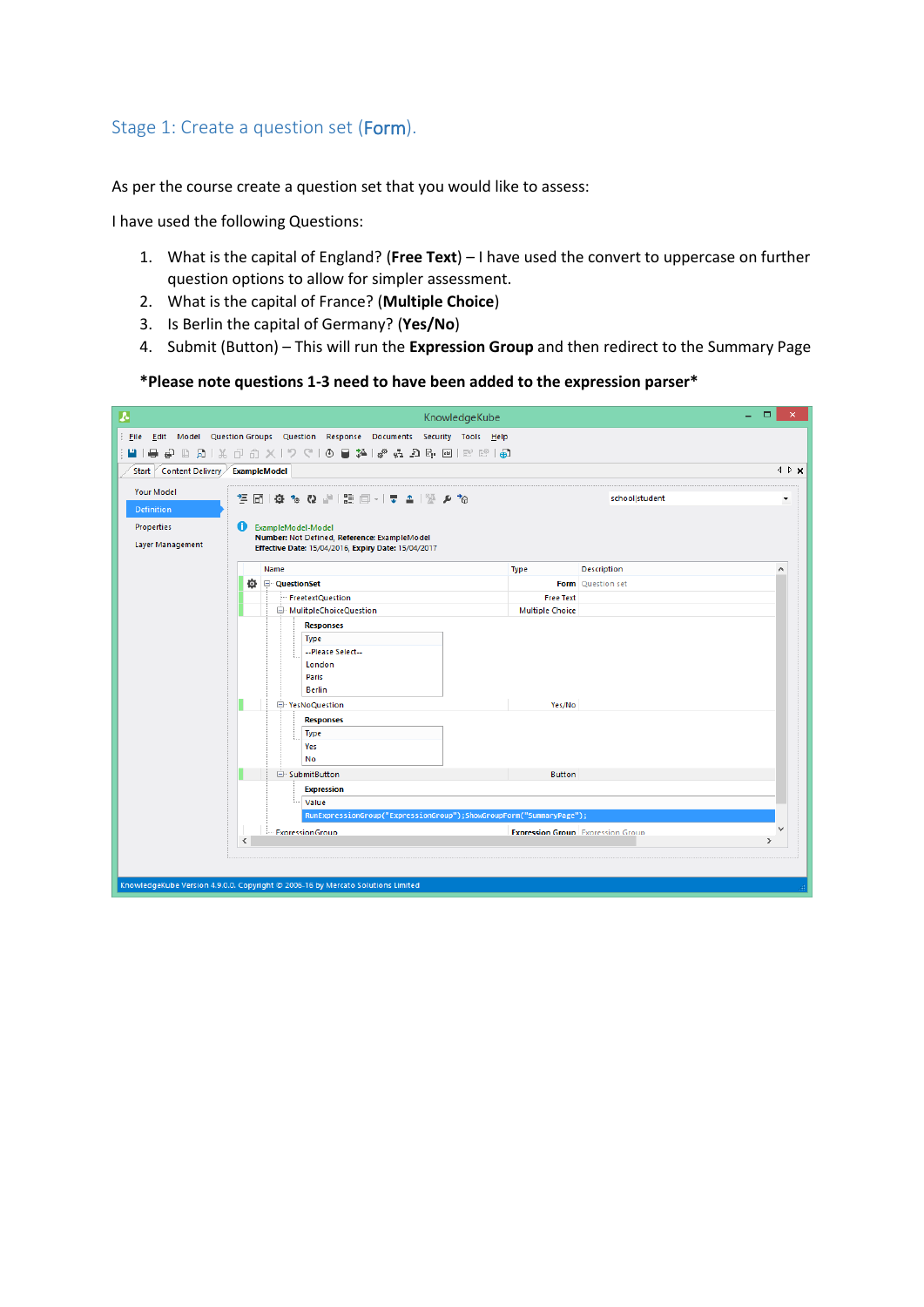## Stage 2: Create an Expression Group (Expression Group).

- 1. Create a Question of the type **Expression**
- 2. For each question set the correct answer
- 3. Calculate whether or not the individual has answered the questions correctly or not
- 4. Calculate the percentage of correct responses;

```
1 //For each Question - set the correct answers;
 \overline{2}FreetextQuestionResult:=
 \vert3
         "LONDON";
 \vert 4 \vert5 MultipleChoiceQuestionResult:=
 6<sup>1</sup>"Paris";
 \overline{7}8 YesNoQuestionResult:=
9
         "Yes";
10<sub>1</sub>11 //Calculate whether or not the individual has answered the questions correctly or not;
12 FreetextCorrectResult:=
|13|if(FreetextQuestionResult = FreetextQuestion, 1, 0);
|14|15 MultipleChoiceCorrectResult:=
16if(MultipleChoiceQuestionResult = MulitpleChoiceQuestion, 1, 0);
17
18 \begin{array}{|l} \hline \texttt{YesNoCorrectResult:}= \end{array}19<sup>1</sup>if(YesNoQuestionResult = YesNoQuestion, 1, 0);
|20|21 //Calculate the percentage of correct responses;
22 TotalCorrectResults:=
23FreetextCorrectResult + MultipleChoiceCorrectResult + YesNoCorrectResult;
|24|25 PercentageCorrect:=
26
       (TotalCorrectResults / 3) * 100;
27
```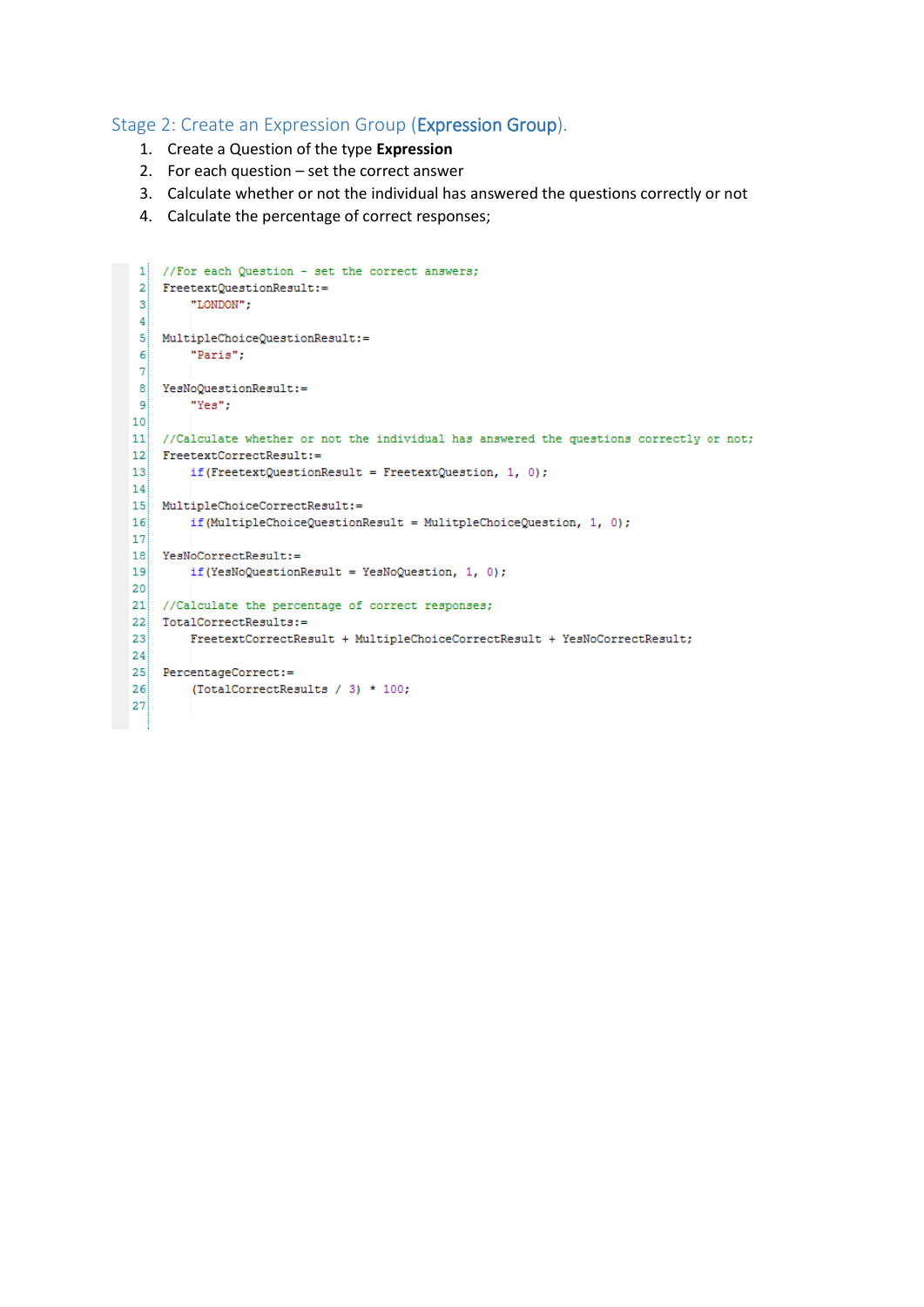## Stage 3: Create a Summary Page (Form).

Now we will create a simple summary page that will show the overall results of the entries – I have chosen to use a 2 column layout. I have added **Read Only Text** question type and then used the **Mapped to Expression** question attribute to map the **Variable** to the question

| $\mathbb{Z}$                                             | $\mathbf{u}$ SummaryPage                                                                                                                                                                                                                | Form SummaryPage                      | Checked out by you on 15/04/2016 08:23:29 |  |  |  |
|----------------------------------------------------------|-----------------------------------------------------------------------------------------------------------------------------------------------------------------------------------------------------------------------------------------|---------------------------------------|-------------------------------------------|--|--|--|
|                                                          | FreeTextResponse                                                                                                                                                                                                                        | Read Only Text ----                   |                                           |  |  |  |
|                                                          | <b>Attributes</b>                                                                                                                                                                                                                       |                                       |                                           |  |  |  |
|                                                          | Type<br>Key Value                                                                                                                                                                                                                       |                                       |                                           |  |  |  |
|                                                          | Mapped To Expression N/A FreetextQuestion                                                                                                                                                                                               |                                       |                                           |  |  |  |
|                                                          | FreetextCorrectAnswer                                                                                                                                                                                                                   | Read Only Text ---                    |                                           |  |  |  |
|                                                          | <b>Attributes</b>                                                                                                                                                                                                                       |                                       |                                           |  |  |  |
|                                                          | Type<br>Key Value                                                                                                                                                                                                                       |                                       |                                           |  |  |  |
|                                                          | Mapped To Expression N/A FreetextQuestionResult                                                                                                                                                                                         |                                       |                                           |  |  |  |
|                                                          | MulitpleChoiceResponse                                                                                                                                                                                                                  | Read Only Text ----                   |                                           |  |  |  |
|                                                          | <b>Attributes</b>                                                                                                                                                                                                                       |                                       |                                           |  |  |  |
|                                                          | Type<br>Key Value<br>Mapped To Expression N/A MulitpleChoiceQuestion                                                                                                                                                                    |                                       |                                           |  |  |  |
|                                                          | MulitpleChoiceCorrectAnswer                                                                                                                                                                                                             | Read Only Text                        |                                           |  |  |  |
|                                                          | <b>Attributes</b>                                                                                                                                                                                                                       |                                       |                                           |  |  |  |
|                                                          | Key Value<br>Type                                                                                                                                                                                                                       |                                       |                                           |  |  |  |
|                                                          | Mapped To Expression N/A MultipleChoiceQuestionResult                                                                                                                                                                                   |                                       |                                           |  |  |  |
|                                                          | <b>E</b> YesNoResponse                                                                                                                                                                                                                  | Read Only Text                        |                                           |  |  |  |
|                                                          | <b>Attributes</b>                                                                                                                                                                                                                       |                                       |                                           |  |  |  |
|                                                          | Type<br>Key Value                                                                                                                                                                                                                       |                                       |                                           |  |  |  |
|                                                          | Mapped To Expression N/A MulitpleChoiceQuestion                                                                                                                                                                                         |                                       |                                           |  |  |  |
|                                                          | E YesNoCorrectAnswer                                                                                                                                                                                                                    | Read Only Text                        |                                           |  |  |  |
|                                                          | <b>Attributes</b>                                                                                                                                                                                                                       |                                       |                                           |  |  |  |
| Key Value<br>Type                                        |                                                                                                                                                                                                                                         |                                       |                                           |  |  |  |
|                                                          |                                                                                                                                                                                                                                         |                                       |                                           |  |  |  |
|                                                          |                                                                                                                                                                                                                                         |                                       |                                           |  |  |  |
|                                                          |                                                                                                                                                                                                                                         |                                       |                                           |  |  |  |
|                                                          |                                                                                                                                                                                                                                         |                                       |                                           |  |  |  |
|                                                          |                                                                                                                                                                                                                                         |                                       |                                           |  |  |  |
|                                                          |                                                                                                                                                                                                                                         |                                       |                                           |  |  |  |
|                                                          |                                                                                                                                                                                                                                         |                                       |                                           |  |  |  |
| Mapped To Expression round(1,2, PercentageCorrect) & "%" |                                                                                                                                                                                                                                         |                                       |                                           |  |  |  |
|                                                          | Mapped To Expression N/A YesNoQuestionResult<br>NumberOfCorrectResponses<br><b>Attributes</b><br>Type<br>Key Value<br>TotalCorrectResults<br><b>Mapped To Expression</b><br>PercentageCorrect<br><b>Attributes</b><br>Key Value<br>Type | Read Only Text ----<br>Read Only Text |                                           |  |  |  |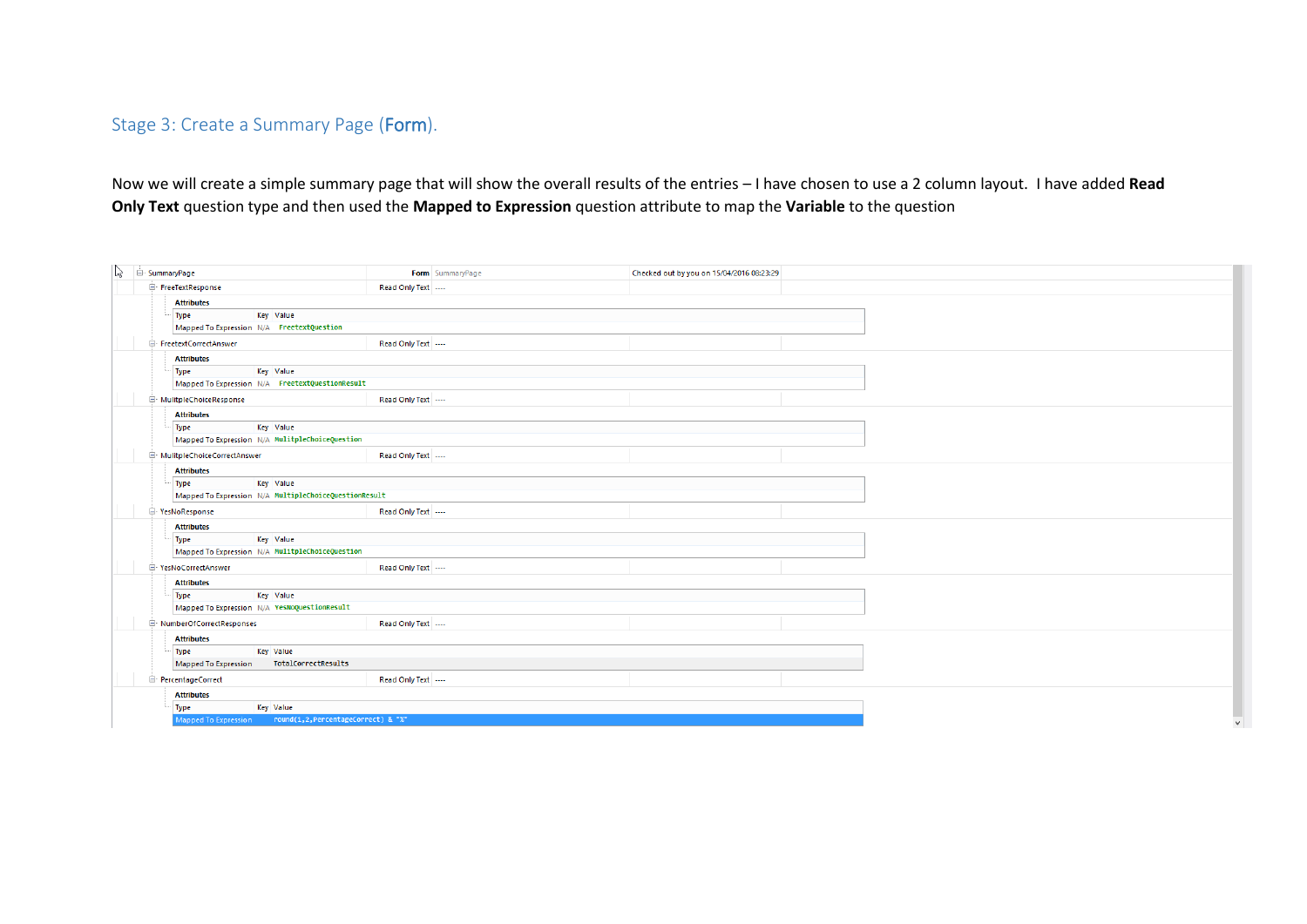## Summary

Your form should then look something like this:

|                                                                             |                                  | Preview                                                    | $\begin{array}{c c c c c} \hline \multicolumn{3}{c }{\mathbf{L}} & \multicolumn{3}{c }{\mathbf{M}} & \multicolumn{3}{c }{\mathbf{M}} & \multicolumn{3}{c }{\mathbf{M}} & \multicolumn{3}{c }{\mathbf{M}} & \multicolumn{3}{c }{\mathbf{M}} & \multicolumn{3}{c }{\mathbf{M}} & \multicolumn{3}{c }{\mathbf{M}} & \multicolumn{3}{c }{\mathbf{M}} & \multicolumn{3}{c }{\mathbf{M}} & \multicolumn{3}{c }{\mathbf{M}} & \multicolumn{3}{c }{\mathbf{M$ |
|-----------------------------------------------------------------------------|----------------------------------|------------------------------------------------------------|-------------------------------------------------------------------------------------------------------------------------------------------------------------------------------------------------------------------------------------------------------------------------------------------------------------------------------------------------------------------------------------------------------------------------------------------------------|
| $\Box$ $fx$   $\Box$ $Q$   $\Box$ $\Box$   $\Box$   thernet Explorer $\Box$ |                                  |                                                            |                                                                                                                                                                                                                                                                                                                                                                                                                                                       |
| <b>Model Variables</b>                                                      | $\bullet$ $\,$ $\,$ $\,$ $\,$    | $\Box$ Question Inspector                                  | $\sim$                                                                                                                                                                                                                                                                                                                                                                                                                                                |
| Variables                                                                   | $\triangleleft$ $\triangleright$ |                                                            |                                                                                                                                                                                                                                                                                                                                                                                                                                                       |
| $\rho$ Filter:                                                              | ැ                                | KnowledgeKube                                              |                                                                                                                                                                                                                                                                                                                                                                                                                                                       |
| ← Soto Page:                                                                | Page 1 of 1                      |                                                            |                                                                                                                                                                                                                                                                                                                                                                                                                                                       |
| Variable Name                                                               | Value                            | Question set                                               |                                                                                                                                                                                                                                                                                                                                                                                                                                                       |
| <b>ITEMID</b>                                                               | $-1$                             |                                                            |                                                                                                                                                                                                                                                                                                                                                                                                                                                       |
| MULITPLECHOICEQUESTION                                                      | --Please Select--                | *What is the capital of England?<br>London                 |                                                                                                                                                                                                                                                                                                                                                                                                                                                       |
|                                                                             |                                  | *What is the capital of France?<br><b>Berlin</b><br>$\sim$ |                                                                                                                                                                                                                                                                                                                                                                                                                                                       |
|                                                                             |                                  | *Is Berlin the capital of Germany?<br>No Yes (C) No        |                                                                                                                                                                                                                                                                                                                                                                                                                                                       |
|                                                                             |                                  | Submit                                                     |                                                                                                                                                                                                                                                                                                                                                                                                                                                       |
|                                                                             |                                  |                                                            |                                                                                                                                                                                                                                                                                                                                                                                                                                                       |
|                                                                             |                                  |                                                            |                                                                                                                                                                                                                                                                                                                                                                                                                                                       |
|                                                                             |                                  |                                                            |                                                                                                                                                                                                                                                                                                                                                                                                                                                       |
|                                                                             |                                  |                                                            |                                                                                                                                                                                                                                                                                                                                                                                                                                                       |
|                                                                             |                                  |                                                            |                                                                                                                                                                                                                                                                                                                                                                                                                                                       |
|                                                                             |                                  |                                                            | $\checkmark$                                                                                                                                                                                                                                                                                                                                                                                                                                          |
|                                                                             |                                  |                                                            |                                                                                                                                                                                                                                                                                                                                                                                                                                                       |
|                                                                             |                                  | Data Console                                               | $\bullet$ $\,$ $\,$ $\,$ $\,$ $\,$                                                                                                                                                                                                                                                                                                                                                                                                                    |
|                                                                             |                                  | Form Trace Error/Info List                                 | $\left\langle \downarrow \right\rangle$                                                                                                                                                                                                                                                                                                                                                                                                               |
|                                                                             |                                  | <b>◎ ◎ 尿 ₽</b> Filter:<br>ĈΩ                               |                                                                                                                                                                                                                                                                                                                                                                                                                                                       |
|                                                                             |                                  | $\langle T_{\rm{res}}-T_{\rm{res}}-T_{\rm{res}}\rangle$    |                                                                                                                                                                                                                                                                                                                                                                                                                                                       |
|                                                                             |                                  |                                                            |                                                                                                                                                                                                                                                                                                                                                                                                                                                       |
|                                                                             |                                  |                                                            |                                                                                                                                                                                                                                                                                                                                                                                                                                                       |
|                                                                             |                                  |                                                            |                                                                                                                                                                                                                                                                                                                                                                                                                                                       |
| $\langle \cdot   \cdot   \cdot  $                                           | $\,$                             |                                                            |                                                                                                                                                                                                                                                                                                                                                                                                                                                       |